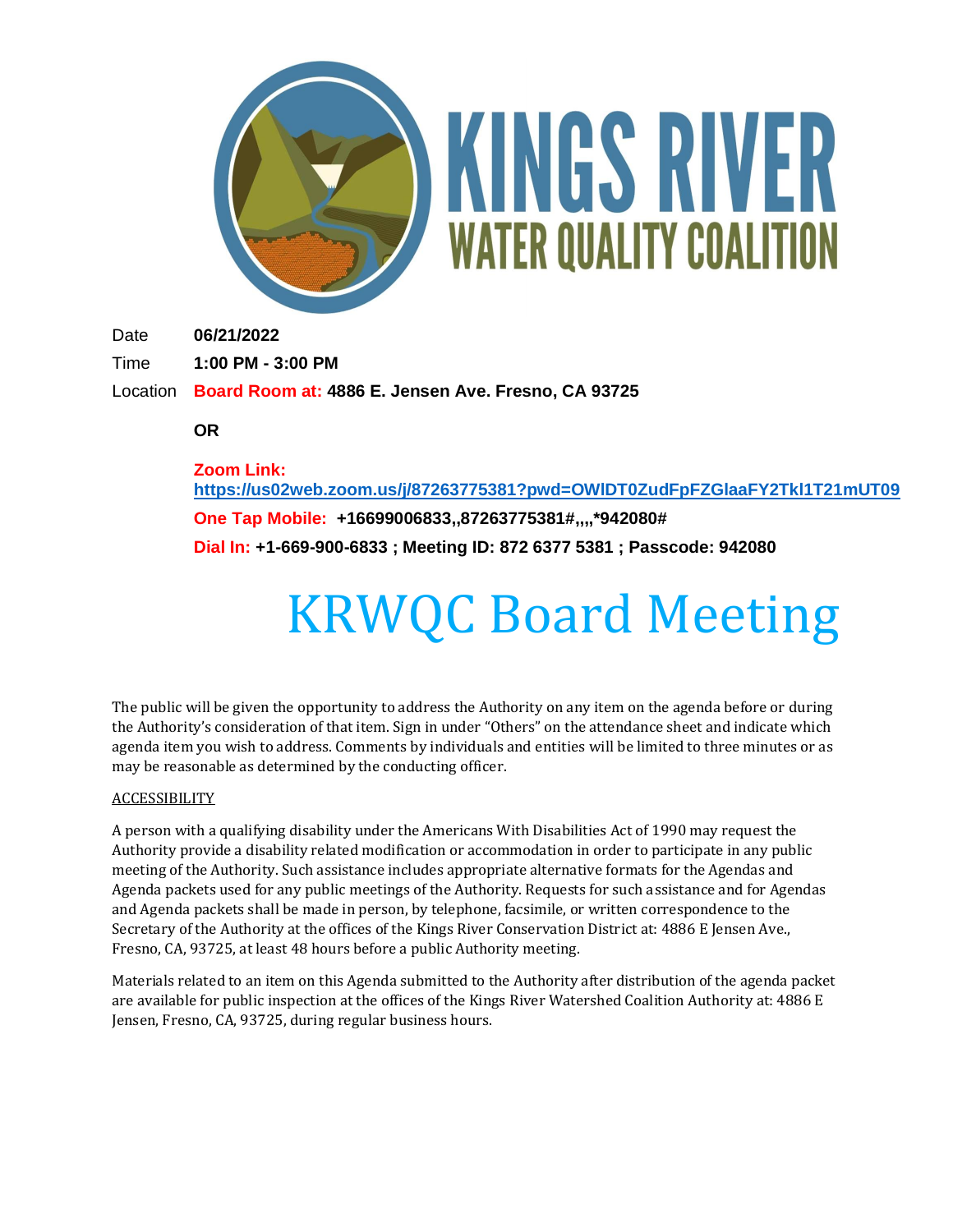# **Agenda - 21 June 2022**

| $\mathbf{1}$ | <b>CONVENE</b><br>Quorum will be determined.                                                                                                                                                                                                                                                          |
|--------------|-------------------------------------------------------------------------------------------------------------------------------------------------------------------------------------------------------------------------------------------------------------------------------------------------------|
|              |                                                                                                                                                                                                                                                                                                       |
| 2            | Teleconference/In-Person Hybrid KRWQC Board Meeting                                                                                                                                                                                                                                                   |
|              | The Board may decide to take action to meet via hybrid in-person and<br>teleconference/webconference methods, and to continue hybrid or solely<br>teleconference/webconference meetings as provided for in Government Code<br>Section 54953(e) as amended by AB 361 (2021), finding either/both that: |
|              | A declared state of emergency exists and the state of emergency continues<br>1.<br>to directly impact the ability of the members to meet safely in person,<br>and/or<br>State or Local officials continue to impose or recommend measures to<br>2.                                                    |
|              | promote social distancing.                                                                                                                                                                                                                                                                            |
| 3            | <b>Addition to or Deletion from the Agenda</b>                                                                                                                                                                                                                                                        |
|              | Items may be added to the agenda solely in compliance with Brown Act<br>requirements for such an action. Items may be deleted from the agenda for any<br>reason.                                                                                                                                      |
| 4            | <b>Public Presentations or Comments</b>                                                                                                                                                                                                                                                               |
|              | Presentations or comments by the public on matters on the agenda or within the<br>jurisdiction of the Board, limited to a timeframe set by the Board President.                                                                                                                                       |
| 5            | <b>Closed Session</b>                                                                                                                                                                                                                                                                                 |
|              | The Board will adjourn to Closed Session immediately after any Public Comments,<br>pursuant to Government Code Section 54956.9(d)(2): to confer with legal counsel<br>regarding exposure to one matter of potential litigation.                                                                       |
| 6            | <b>Return to Open Session</b>                                                                                                                                                                                                                                                                         |
|              | The Board will return to Open Session. Any reportable action taken in Closed<br>Session will be reported.                                                                                                                                                                                             |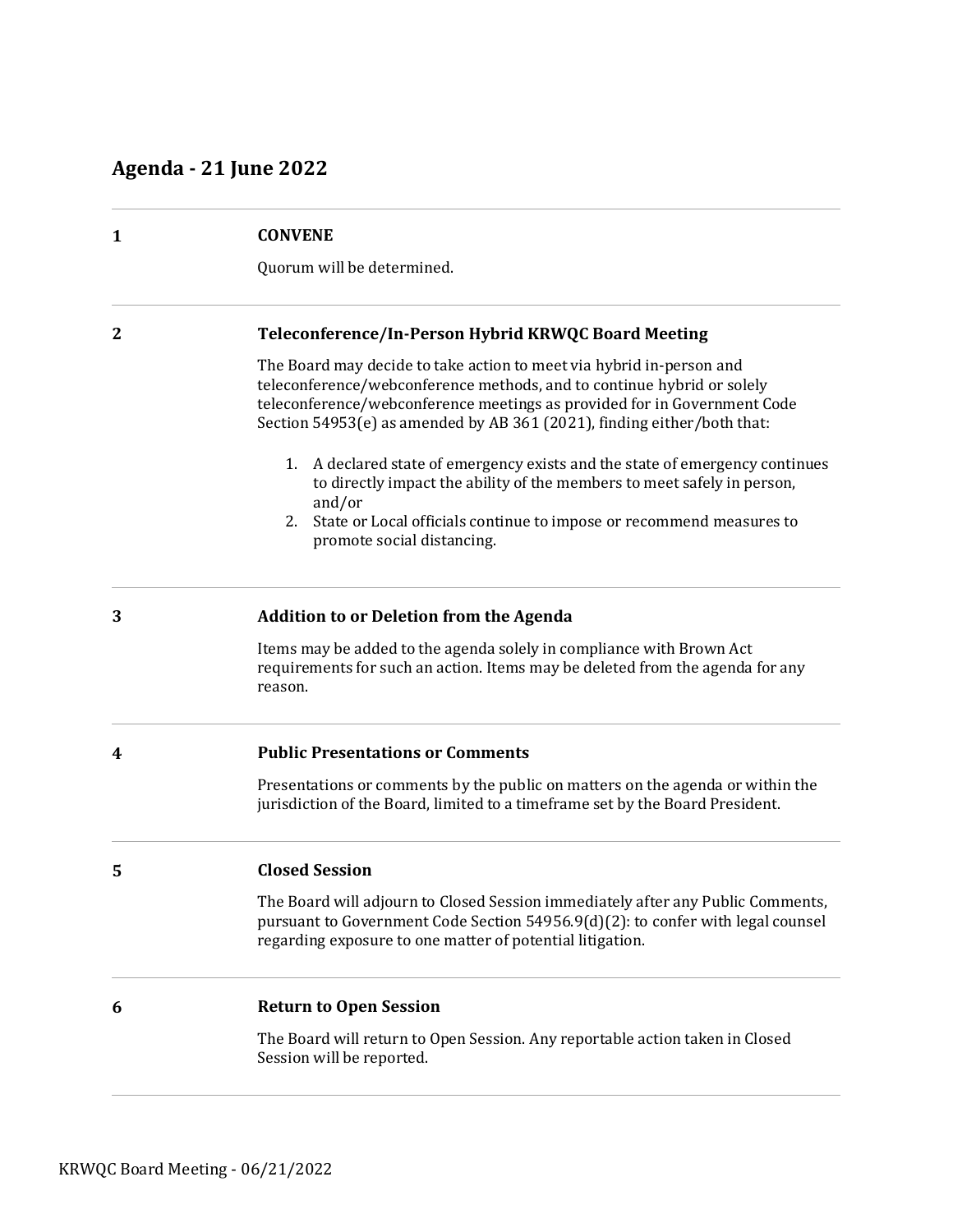# **7 Approval of the Minutes**

The Board will consider approving the April 19, 2022 Regular and/or Special Board Meeting Minutes

| 8  | <b>Coordinator Report</b>                                                                                                                           |
|----|-----------------------------------------------------------------------------------------------------------------------------------------------------|
|    | <b>Outreach Activities</b><br>А.                                                                                                                    |
|    | Membership Update<br>В.                                                                                                                             |
|    | Regional/State Board Updates<br>C.                                                                                                                  |
|    | D. Fill Stations Update                                                                                                                             |
|    | Management Zone Update<br>Е.                                                                                                                        |
| 9  | <b>Financial Report</b>                                                                                                                             |
|    | The Assistant Treasurer will present expenditure-to-budget comparison reports for<br>the period ending May 31, 2022 for consideration and approval. |
| 10 | <b>Report of Policy Committee</b>                                                                                                                   |
|    | The Policy Committee will report on their activities.                                                                                               |
| 11 | <b>Report of Finance Committee</b>                                                                                                                  |
|    | The Finance Committee will report on their activities.                                                                                              |
| 12 | <b>Adoption of Fiscal Year 2022 - 2023 Budget</b>                                                                                                   |
|    | The Board will be asked to adopt the Budget for Fiscal Year 2022 - 2023.                                                                            |
| 13 | <b>Review and Appointment of Officers</b>                                                                                                           |
|    | The Board will be asked to nominate and appoint Directors for General Member<br>entities to serve as officers of the Board. The positions are:      |
|    | President                                                                                                                                           |
|    | Vice President                                                                                                                                      |
|    | Secretary-Treasurer                                                                                                                                 |